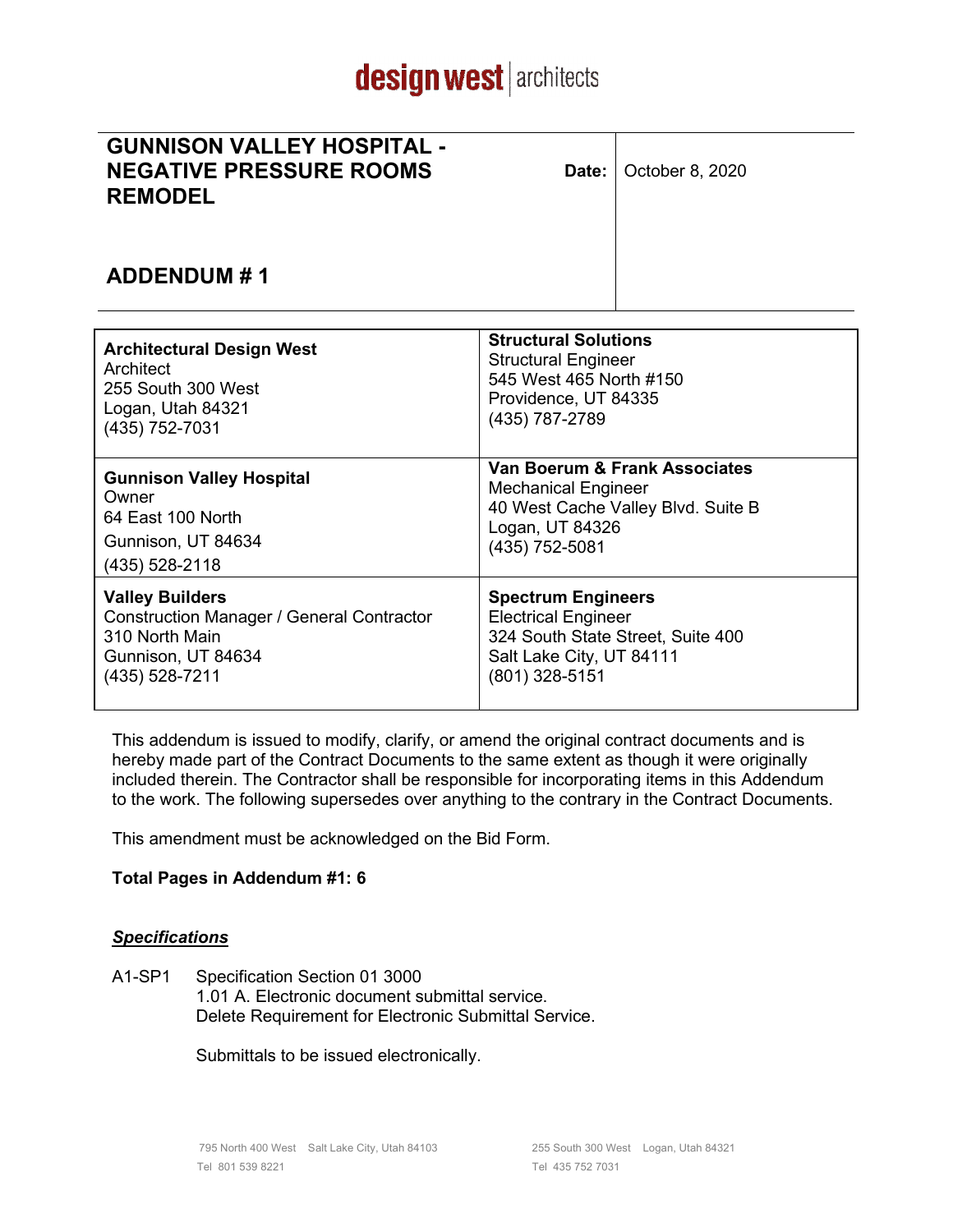## design west architects

#### *Architectural*

- A1-A1 Sheet A101 E6 Keynotes Keynote 5 Add Pemko – Adhesive Perimeter Gasketing – PK55 (or equal) Pemko – Door Bottom Sweep 315\_N (or equal)
- A1-A2 Sheet A102 Reflected Ceiling Plan Toilet Rooms 08A and 09A to have exhaust fan register over each toilet area – see mechanical drawings.

#### *Structural*

A1-S1 Sheet S101 – Roof Structural Upgrade Plan. Scale of drawing change from 1/8" to 1/4" = 1'-0".

#### *Mechanical - Plumbing*

A1-MP1 Question:

Specifications section 23 0529, Part 3.1, Pipe Support Installation. Subsection E references Section 07 7200, Roof Accessories. We do not have a Roof Accessories section in the specification. Is this section needful for this project.

#### Response:

If a surface mounted support system is used, such as the MAPA Roller Support System, it may be installed per manufacturer's installation requirements. If physical roof curbs are used, the flashing should be in accordance with the manufacturer's recommendations.

A1-MP2 Question:

Drawing M201, Keyed Notes # 1 indicates that the glycol lines are to be kept as low to the roof as possible. Does this mean that these lines can be mounted as low as a roof membrane wrapped 4 x 4 or do they still need pipe stands and racks.

What height do they need to be above the roof membrane for future service of roof membrane?

Response: Provide pipe roller support or curb. No wrapped 4x4. Provide 10-inches minimum above roof membrane.

#### *Electrical*

A1-E1 See Electrical Addendum – attached.

#### **END OF ADDENDUM**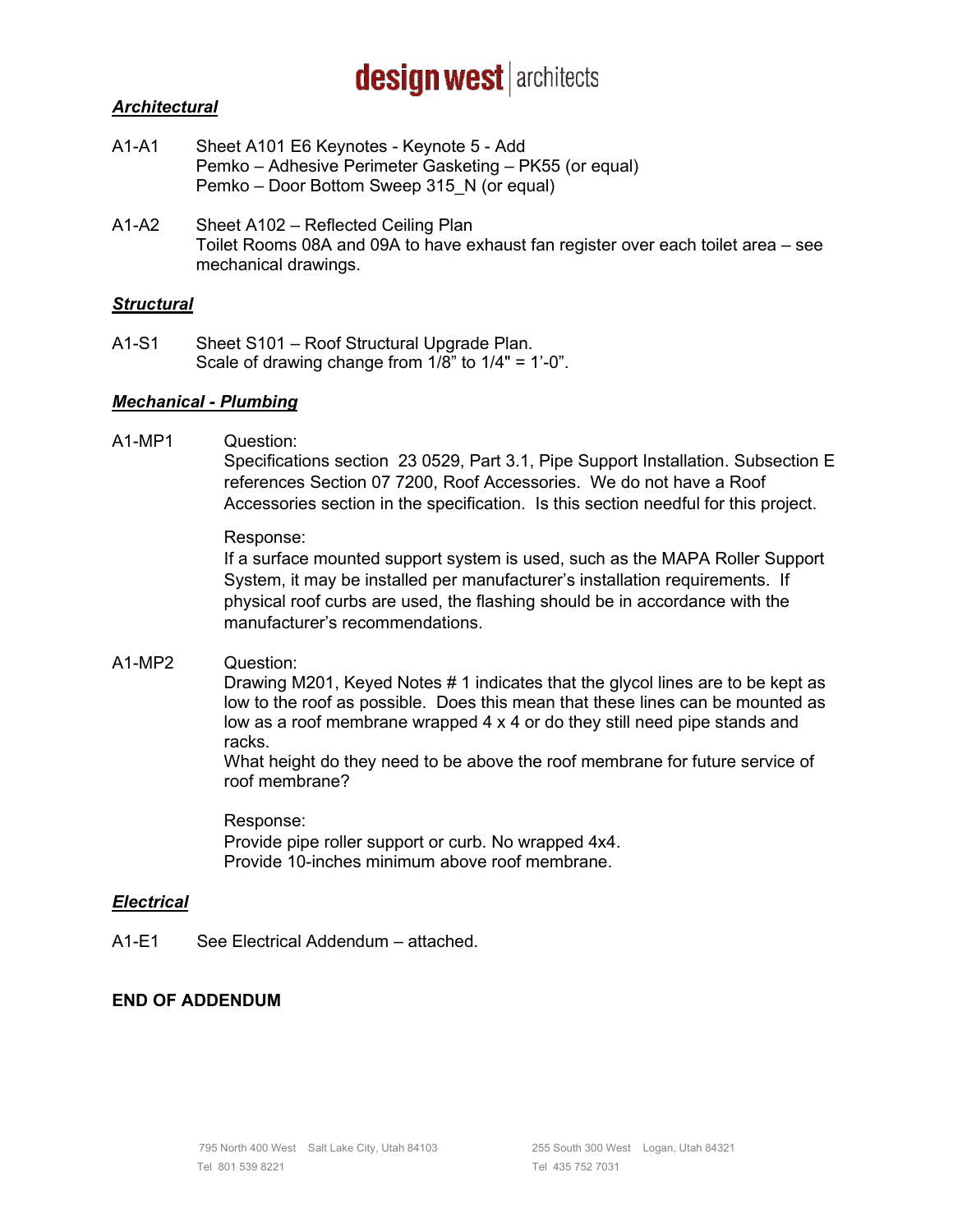

Mechanical Engineering **Electrical Engineering** Technology Engineering **Acoustical Engineering Lighting Design** Theatre Design Fire Protection Engineering **Building Commissioning** 

## **Electrical Addendum #1**

| Date:    | October 8, 2020                          |        |                            |
|----------|------------------------------------------|--------|----------------------------|
| To:      | Kris Bown                                | From:  | Jason Worthen              |
| Company: | Design West                              | Email: | jrw@spectrum-engineers.com |
| Job:     | <b>Gunnison Valley Hospital Negative</b> | Phone: | 801-401-8442               |
|          | <b>Pressure Rooms</b>                    |        |                            |
| Job No:  | 200473                                   | Re:    |                            |
| Cc:      |                                          |        |                            |

This Addendum shall be considered part of the Contract Documents and Project Manual for the above mentioned project as though it had been issued at the same time and shall be incorporated integrally therewith. Where provisions of the following supplementary data differ from those of the original Contract Documents and Project Manual, the Addendum shall govern and take precedence.

#### **Electrical Addendum**

#### **Questions**

Electrical sheet E101 detail has a fixture OJ-1 shown on the wall of the patient area on the wall opposite the toilet room. this fixture is not noted in the Light Fixture Schedule. Please have electrical engineer provide fixture number for this.

This will be a recessed night light, Refer to the updated drawings in this addendum for fixture specification.

Specification section 26 05196, subsection 3.9, Field Quality Control, specifies that Infrared Testing is required with in 60 days of substantial completion and then again 11 months later prior to the end of the 1 year warranty. Is this a required on this small project?

#### Yes this will be required.

#### **Drawings**

- 1. EP101 Lighting Plan
	- a. Revised switching to allow for pillow speaker control of the ambient and reading lights.
- 2. EL601 Lighting Schedules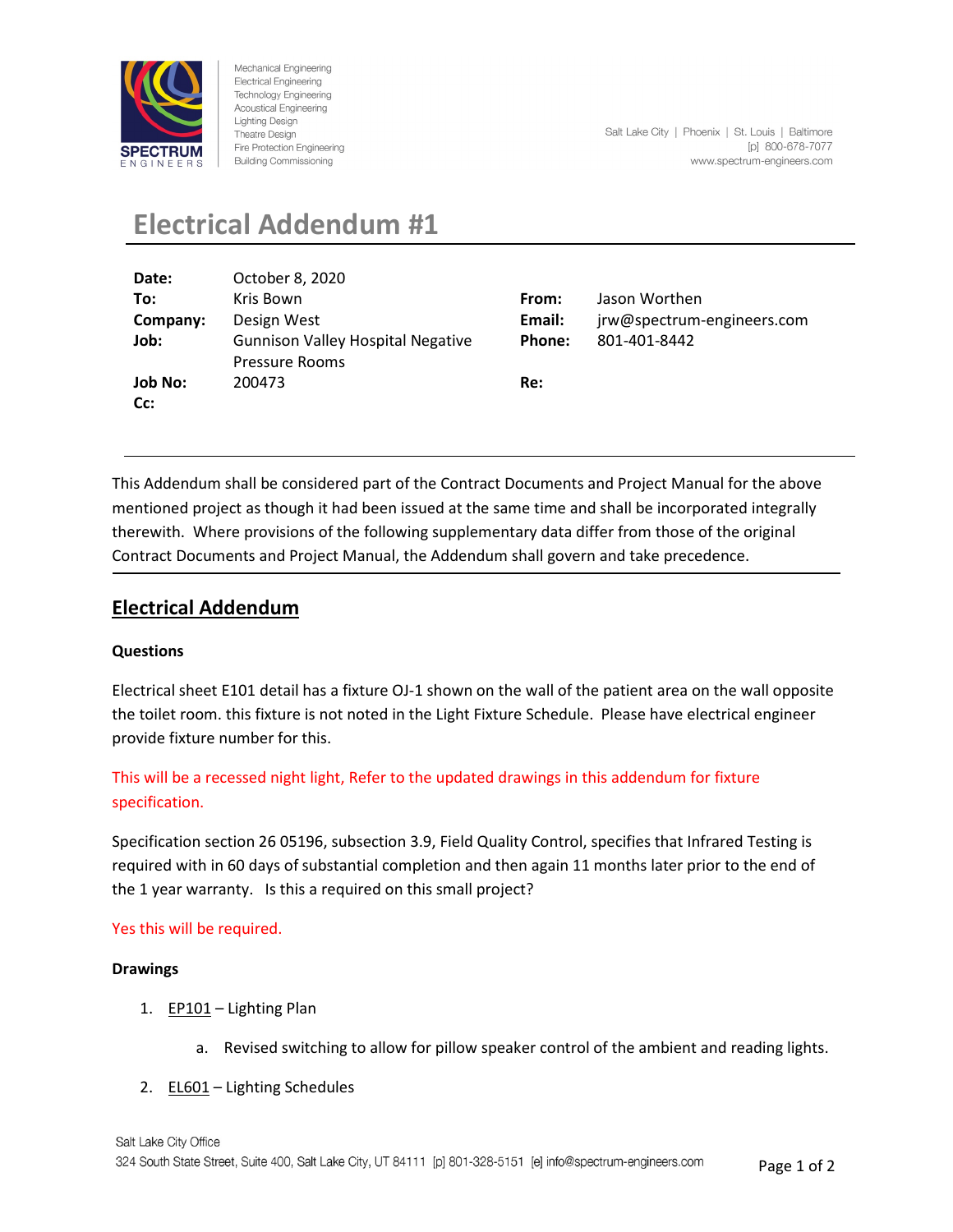

Mechanical Engineering Electrical Engineering Technology Engineering **Acoustical Engineering** Lighting Design Theatre Design Fire Protection Engineering **Building Commissioning** 

Salt Lake City | Phoenix | St. Louis | Baltimore [p] 800-678-7077 www.spectrum-engineers.com

- a. Added fixture type OJ-1.
- b. Added additional approved manufacturers.
- c. Added anti-microbial finish to the UC-5 fixture.

END OF ADDENDUM

Attachments <EL101, EL601>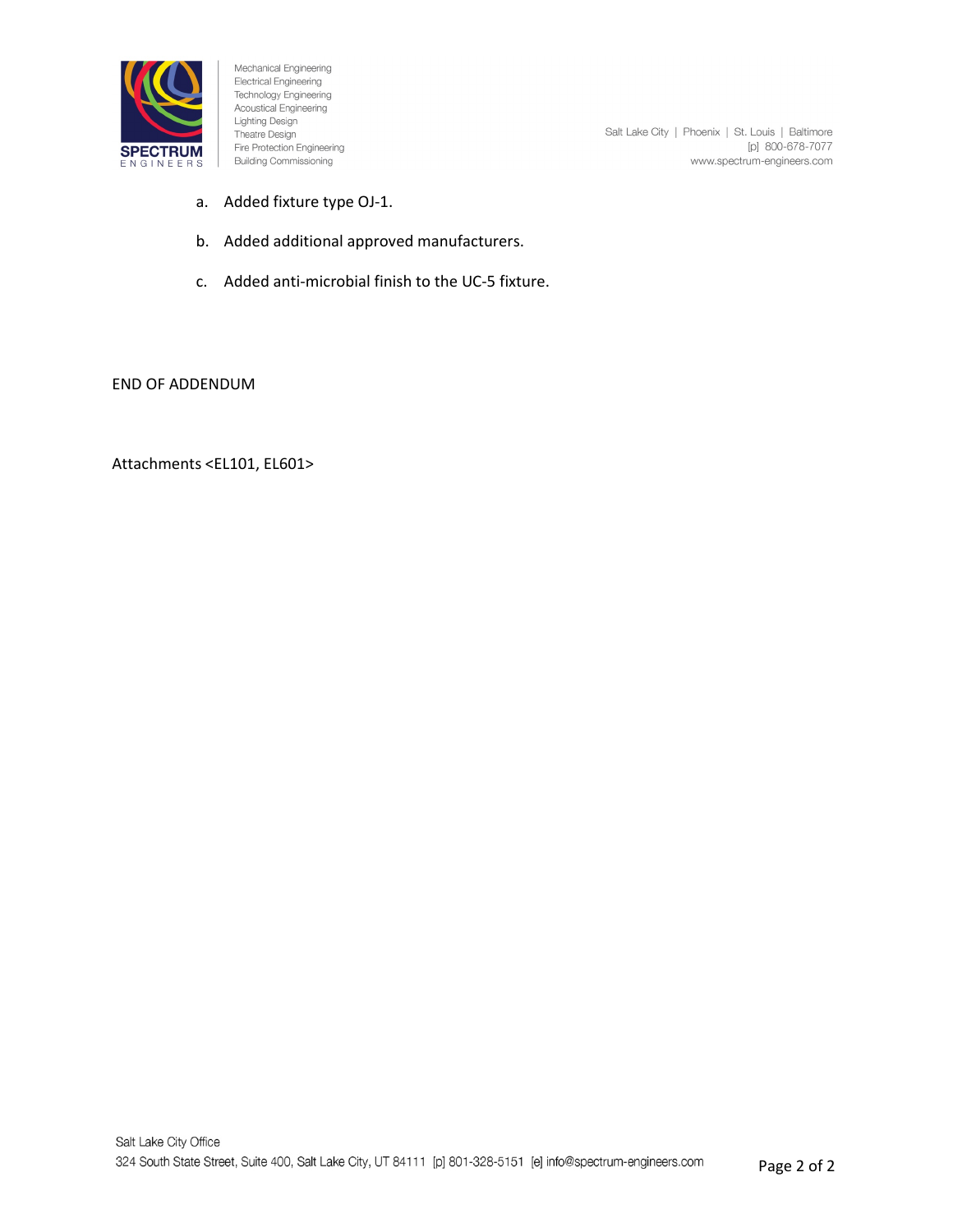## OSHEET KEYNOTES 1 PROVIDE THREE FUNCTION 2X4 RECESSED PATIENT FIXTURE. CONTROL ZONE "a" IS THE AMBIENT LIGHTING, CONTROL ZONE "b" IS THE READING LIGHT AND CONTROL ZONE "c" IS THE EXAM LIGHT.





1

2

3

4

5

- PROVIDE NEW TYPED PANEL SCHEDULES FOR ALL PANELS AFFECTED BY THE PROJECT.
- 2 PROVIDE DEDICATED NEUTRALS FOR ALL BRANCH CIRCUITS .

# GENERAL SHEET NOTES

- 2 CONNECT TO EXISTING LIGHTING CIRCUIT THAT PREVIOUSLY FED THE LIGHTING IN THIS AREA.
- 3 PANEL EQ1 IS AN EXISTING DISTRIBUTION PANELBOARD LOCATED IN THE BASEMENT ELECTRICAL ROOM. IT IS IN APPROXIMATELY THIS LOCATION ON THE FLOOR BELOW.
- 4 CONDUIT FOR NEW PANEL TO LEAVE THE BASEMENT ELECTRICAL ROOM AND BORE UNDERGROUND TO GET TO THE EXISTING CRAWLSPACE AND RUN TO THE NEW PANEL LOCATION.
- 5 BORE FOR NEW CONDUIT FROM BASEMENT ELECTRICAL ROOM TO CRAWLSPACE. ment ment ment ment ment ment 6 PROVIDE CURBELL LVC-2000 LOW VOLTAGE CONTROLLER TO ALLOW FOR PATIENT
- TO CONTROL LIGHTING IN THE ROOM WITH THE PILLOW SPEAKER. ZONE a WILL BE CONTROLLED BY THE PILLOW SPEAKER AND A MOMENTARY DIMMER BY THE DOOR, ZONE b WILL BE CONTROLLED BY JUST THE PILLOW SPEAKER, ZONE c WILL BE CONTROLLED BY THE PILLOW SPEAKER AND BY A MOMENTARY SWITCH BY THE DOOR. CONTROLLER SHALL BE LOCATED IN AN ACCESSIBLE LOCATION,

COORDINATE EXACT LOCATION WITH OWNER.

1